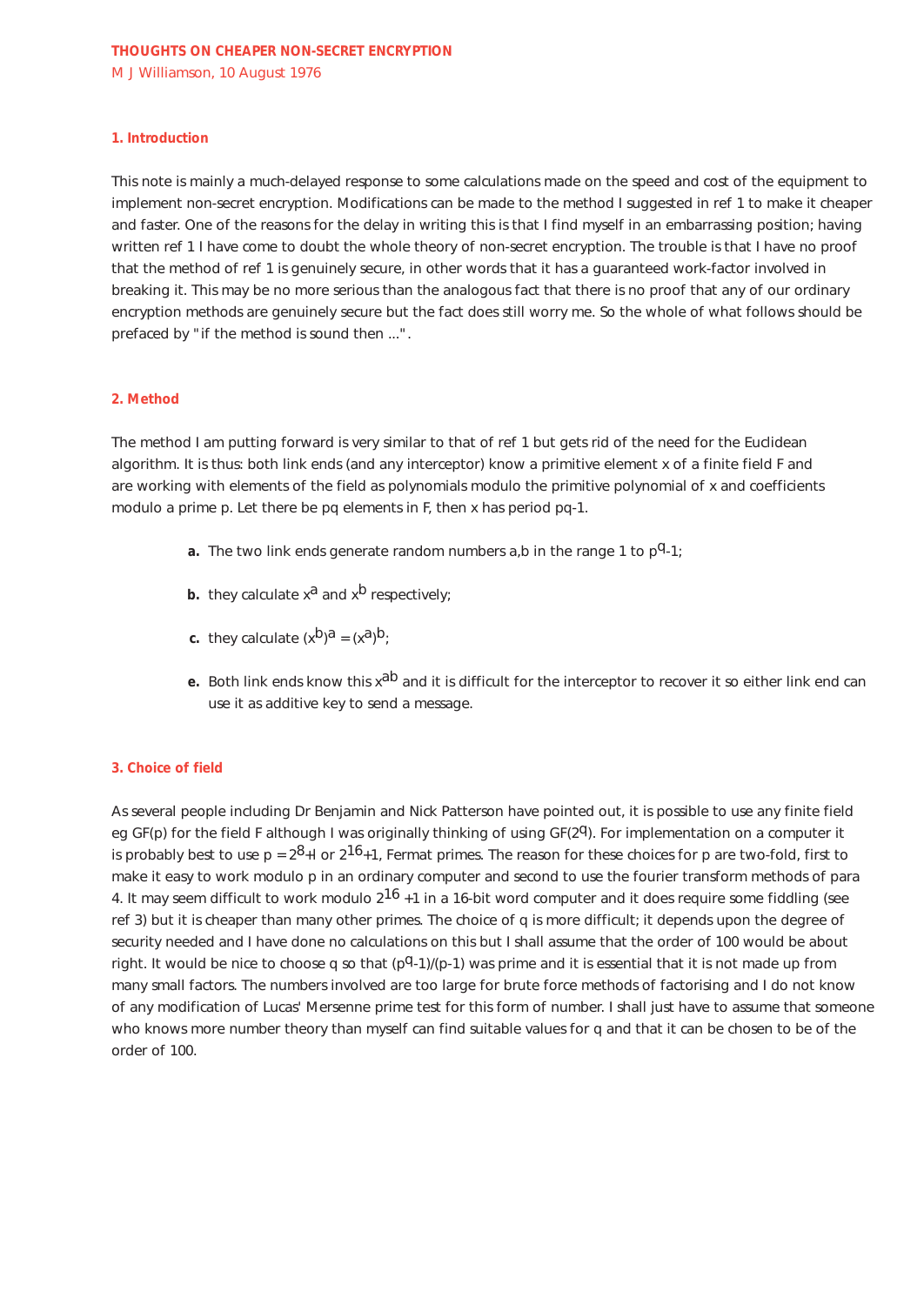### **4. Fourier Transforms**

Almost all the work involved in the procedure is in the calculation of  $y^2$  in the field. Let  $p^q \sim N$  therefore a is an Nbit number. Now  $y^a$  can be built up by a sequence of squarings and multiplications by y. For instance to calculate  $y^a$ for a = 1101001 (binary) we

```
start with a = 1square to get a = 10xy to get a = 11square to get a = 110square to get a = 1100xy to get a = 1101square to get a = 11010square to get a = 110100square to get a = 1101000xy to get a = 1101001
```
So the work is broken down into a sequence of multiplying pairs of field elements (squaring is just multiplication). That is multiplying two polynomials modulo another polynomial. But multiplying polynomials is exactly the same as convolving their coefficients and convolution is a well-known use for the fast fourier transform. In fact there is a type of FFT precisely suited to the convolution of two modulo p sequences where, as here, p is a Fermat prime (see ref 3). The FFT only becomes economical when convolving fairly long sequences of numbers and it is only just becoming worthwhile for 100 numbers as here. The crude method would need 100 x 100 =10000 multiplys whereas two 256 point FFT's would be required in the present case, needing about 128 x 8 x 2 = 2048 multiplys but also a more complicated algorithm and greater overheads. After the two polynomials have been multiplied they need to be reduced modulo the primitive polynomial but provided this has been chosen to be fairly sparse the work involved is small compared with the multiplication.

# **5. Timing**

For one pass of the algorithm each link end needs to make two y<sup>a</sup> calculations and, assuming values of  $p = 2^{16}+1$ , q=100, each power calculations needs about 1600 squarings and a maximum of 1600 multiplications by y. Thus one pass needs 4 x 1600 x 2048 basic FFT butterflies and assuming a time of 25ms per butterfly the whole pass would take about 5 mins. The figure of 25ms is very much guesswork but is of the right order of magnitude for a minicomputer with a hardware multiply taking say 4ms. 5 mins is a long time but is does give 1600 bits of key about 2.5 bits per second and does mean that if special hardware were built then telegraphic speeds could be achieved quite easily. The data storage for all these algorithms is quite trivial; all the workspace needed should not be more than about 2K words.

### **6. Transmissions**

Normally three bits need to be transmitted to pass each bit of information; two preliminary bits and one message bit. This transmitting of bits can be reduced; indeed it can be reduced asymptoticly to one bit for each message bit. The idea is that the two link-ends should generate not just one but several, say K and L, random numbers. They can then transmit the corresponding  $x^{a}$ 's and  $x^{b}$ 's and use any of the KL pairs of field elements, so getting a number of key bits proportional to K.L for a number proportional to K+L bits transmitted. It seems peculiar to be producing more key bits than bits are transmitted and I feel that there should be a flaw in the security of the method. But I cannot find anything wrong with it and would be grateful if anyone else can.